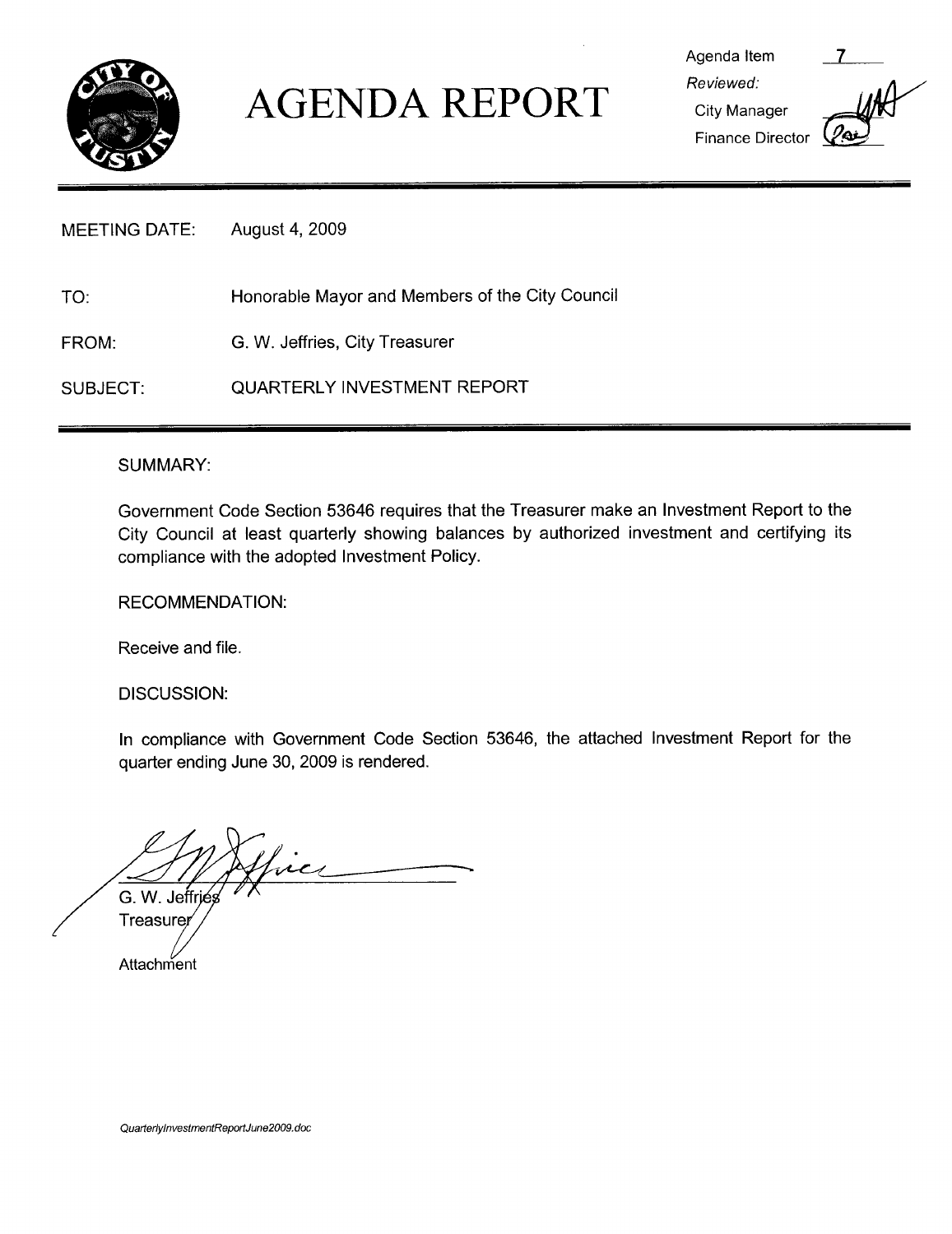# CITY OF TUSTIN INVESTMENT REPORT<br>INVESTMENT SUMMARY<br>JUNE 30, 2009

| U.S. Treasuries<br><b>DESCRIPTION</b>           | <b>PAR VALUE</b><br>\$35,000,00 | Maximun<br>Maturity<br>ង<br>ប្រកួត<br>ស្ថិ | Portion of<br>Allowable<br>Portiolio<br>No Limi | Purchase<br>Original<br>\$34,952,737<br><b>Total</b> | Curren<br>Book<br>Value | <b>Curren</b><br>Market<br>\$35,027,445<br>\$4,570,092<br>\$4,570,092<br>0,1,732,191<br>55,240,934<br>25,240,934<br>Value | Concentration<br>Curren<br>16.53%<br>4.73% %<br>4.73% % % %<br>4.73% % % % %<br>1.34% %<br>8.45% |
|-------------------------------------------------|---------------------------------|--------------------------------------------|-------------------------------------------------|------------------------------------------------------|-------------------------|---------------------------------------------------------------------------------------------------------------------------|--------------------------------------------------------------------------------------------------|
|                                                 |                                 |                                            |                                                 |                                                      |                         |                                                                                                                           |                                                                                                  |
| Federal Agencies                                | \$10,000,00                     |                                            |                                                 | \$9,993,833                                          |                         |                                                                                                                           |                                                                                                  |
| <b>Corporate Bonds</b>                          | \$5,000,000                     |                                            |                                                 | \$4,609,580                                          |                         |                                                                                                                           |                                                                                                  |
| Cash                                            |                                 | $\xi$                                      |                                                 | 7,617,319                                            |                         |                                                                                                                           |                                                                                                  |
| Restricted Cash Fiscal Agents*                  | $\frac{2}{5}$ $\frac{2}{5}$     | $\xi$                                      |                                                 | 91,732,191                                           |                         |                                                                                                                           |                                                                                                  |
| Deposits in JP Morgan US Govt Money Market Fund | $\frac{2}{3}$                   | $\frac{2}{5}$                              |                                                 | 14,305,576                                           |                         |                                                                                                                           |                                                                                                  |
| Deposits in Orange County Commingled Pool       | $\xi$                           | ξ                                          | 88855888                                        | 5,115,669                                            |                         |                                                                                                                           |                                                                                                  |
| Local Agency Investment Fund-City               | $\tilde{\mathbf{x}}$            | ⋚                                          | $\sum_{i=1}^{n}$                                | 25,240,934                                           |                         |                                                                                                                           |                                                                                                  |
| Local Agency Investment Fund-RDA                | ⋚                               |                                            |                                                 | 17,859,227                                           |                         | 17,859,22                                                                                                                 |                                                                                                  |
|                                                 |                                 |                                            |                                                 | \$211,427,066                                        | \$211,427,06t           | \$211,467,453                                                                                                             | 100.00%                                                                                          |

|        | Current 3 mo Treasury Equivalent.       |
|--------|-----------------------------------------|
| 1%82.0 | Weighted Average Portfolio Yield:       |
|        | Weighted Average Portfolio Life (Days): |
|        | PERFORMANCE NERVOLRENTI;                |

\* Cash with Fiscal Agents are the Reserve and Construction funds held by Trustees for various City and RDA bond issues.<br>Investment options are limited to those specifically permitted by bond documents.

Total City funds available for effective active management are:

\$119,694,875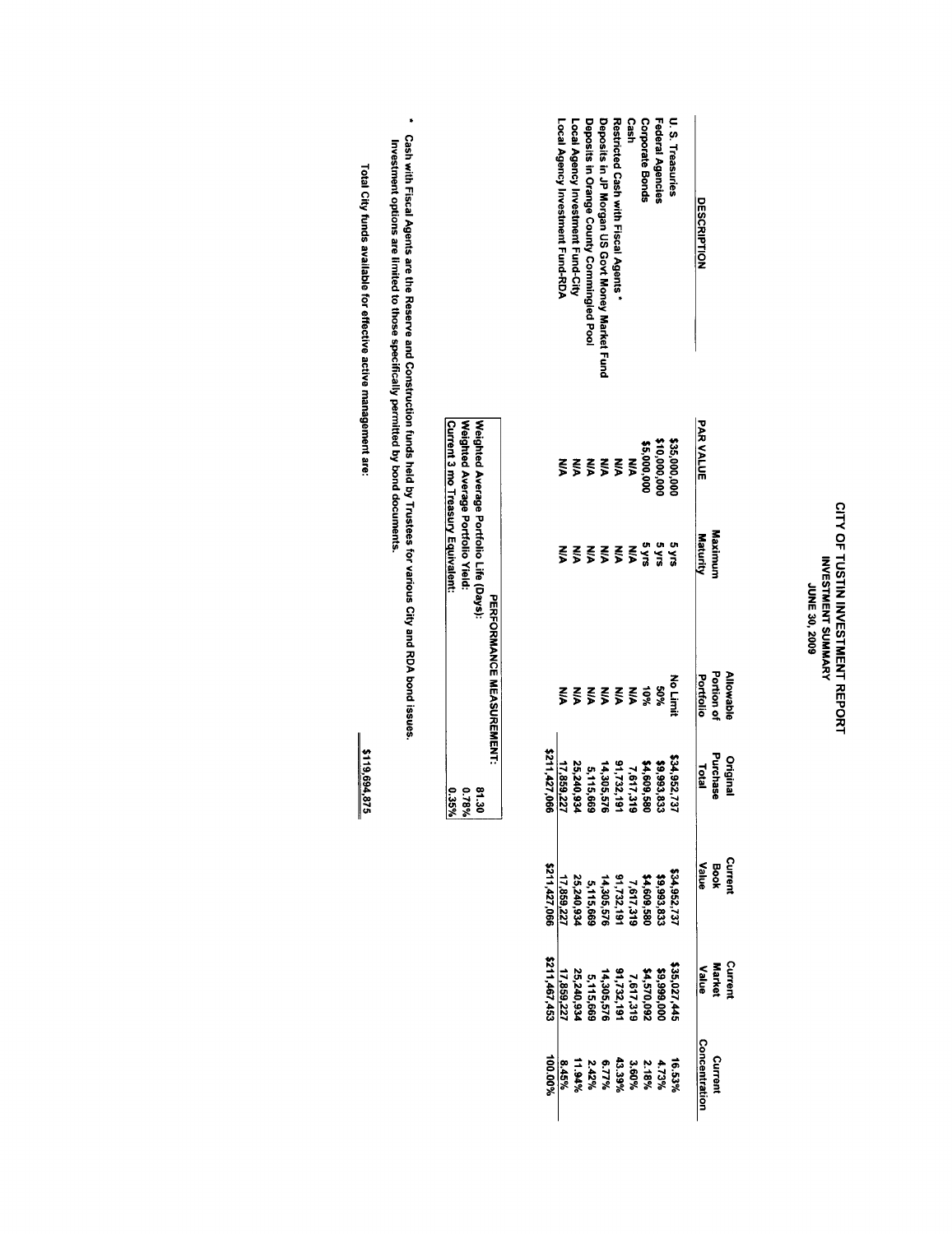## CITY OF TUSTIN INVESTMENT REPORT<br>INVESTMENT SCHEDULE AS OF: JUNE 30, 2009

E

G

Federal Home Loan US Treasury Bill US Treasury Bill US Treasury Bill US Treasury Bill Deposits in Orange Co. Commingled Investment Pool<br>Deposits in JP Morgan US Govt Money Market Fund Wachovia Corp Global Senor Unsecured<br>Merrill Lynch & Co Global Sr. Unsecured Corporate Bonds - 10% Limit Federal Agencies - 50% Limit **US Treasury Note** US Treasury Bill **US Treasury Bill** US TREASURY BILLS/NOTES-No Limit: RDA - Overland Pacific Rental Account General Checking Account **DAILY-No Limit** Restricted Deposits with Fiscal Agents: Local Agency Investment Fund-RDA Local Agency Investment Fund-City CFD 07-1 CFD 06-1 CFD<sub>04-1</sub> 1998 RDA Tax Allocation Refunding Bonds 95-2 Assessment District 95-1 Assessment District 2003 Water refunding Bonds DESCRIPTION-LIMITS Э 829903CG5  $\widehat{\mathbf{e}}$ 313385KF2 59018YE72 812795Q53 S12828HU7 912795R52 912795544 842795S28 912795P39 912795N31 cusip **PAR VALUE** \$2,000,000<br>\$3,000,000 \$10,000,000 \$35,000,000 5,000,000<br>5,000,000 5,000,000<br>5,000,000 \$5,000,000 5,000,000 5,000,000 \$5,000,000  $\mathbf{S}$ **Dollar Price** COUPON/ 199.94 \$95.49<br>\$95.49 66'66\$ 1.51% 921% %00'0 %00°0 1.75% 99.88<br>99.83 92'66 1.51% 1.43% 86.93 88.88  $555555$ **MATURITY** %020 %09'0 2.21%<br>4.16%  $0.33\%$ <br> $0.30\%$ 0.45% **VIELD** 0.33% 1.76%  $\vec{c}$  $\widehat{\mathbf{e}}$ Э **TOTAL CITY INVESTMENTS** PURCHASE **06/25/09**<br>06/25/09 05/21/09<br>06/25/09 04/21/09 03/19/09 01122/09 04/02/08 04/23/09 02/26/09 DATE Current Daily-No Limit Total: Current Totals: MATURITY 10/15/11<br>06/05/12 11/27/09 60/01/80 03/31/10 08/27/09 09/17/09 07/23/09 10/22/09 DATE Restricted Total: Total: \$1,914,675<br>\$2,694,905<br>\$4,609,580 (3)<br>ORIGINAL<br>BOOK \$34,952,737 \$9,993,833 116'166'15 4,991,531 4,991,658 4,999,023 4,992,375 4,987,488 4,998,751 **PRICE** \$211,427,066 \$91,732,191 \$119,694,875 \$1,914,675<br><u>\$2,694,905</u><br>\$4,609,580 \$70,138,725 \$34,952,737 4,991,531 **CURRENT**<br>CURRENT 2,764,645<br>1,677,130 47,525,535 17,859,227 25,240,934 \$7,598,923 \$9,993,833 14,991,911 2,806,524 34,139,294 \$1,191,694 14,305,576 5,115,669 4,999,023 4,991,658 4,998,751 4,992,375 4,987,488  $1,627,369$ \$18,396 **VALUE** \$211,467,453 \$119,735,262 \$1,899,654<br>\$2,670,438  $291,732,191$ \$70,138,725 \$9,999,000 \$35,027,445 47,525,535 34,139,294 51,191,694 17,859,227 25,240,934 14,305,576 5,115,669 \$7,598,923 \$4,570,092 4,991,690 \$4,999,635 CURRENT 2,806,524 1,677,130 2,764,645 5,048,045 4,994,310 4,996,860 4,998,875 4,998,030 \$18,396 **MARKET**  $1,627,369$ **VALUE** 

Weighted Average Portfolio Maturity (Days):<br>Weighted Average Portfolio Yield: **Current 3 mo Treasury Equivalent:** PERFORMANCE MEASUREMENT:  $0.35\%$ 9.78% 81.30